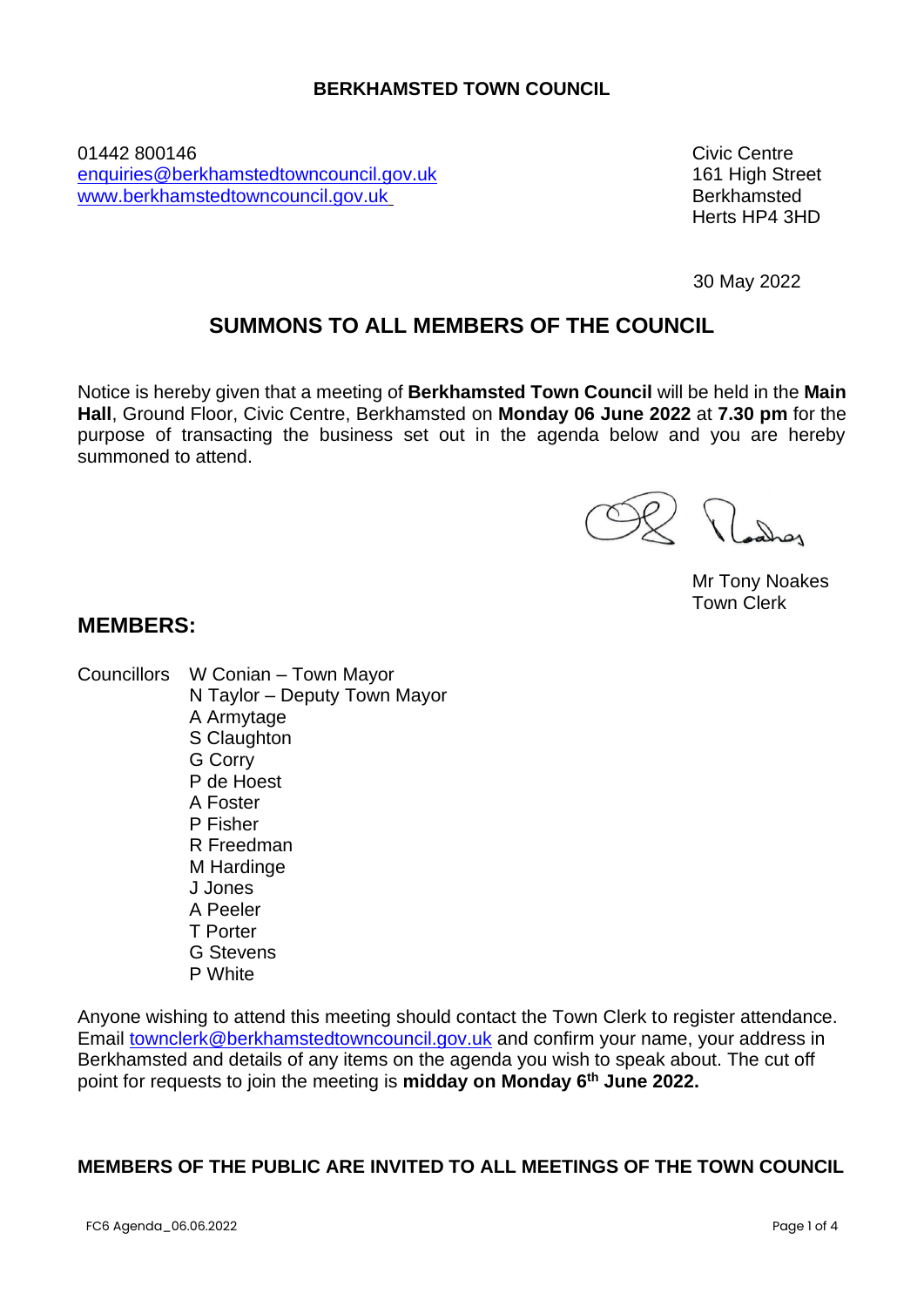### **BERKHAMSTED TOWN COUNCIL**

# **AGENDA**

## **FULL COUNCIL MEETING**

#### **6 th June 2022** at **7.30 pm**

#### **OPENING MATTERS AND GOVERNANCE**

- **FC 78/22** To receive **Apologies for Absence**
- **FC 79/22** To receive **declarations of interest** regarding items on the agenda
	- (i) To receive declarations of interest from Councillors on items on the agenda.
	- (ii) To receive written requests for dispensations for declarable interests.
	- (iii) To grant any requests for dispensation as appropriate.
- **FC 80/22 Minutes of the last meeting**
	- (i) To receive and approve the minutes of the Annual Berkhamsted Town Council meeting held on 16 May 2022.

#### **FC 81/22 Public Participation**

To **suspend standing orders** to allow any members of the public present to speak.

#### **FC 82/22 Berkhamsted Society of Authors & Berkhamsted Audio Engineering and Composition Society**

(i) Mr Julian Ashbourn will introduce the items – **for discussion and noting.**

#### **FC 83/22 Grant Application**

(i) A grant application from 1st Berkhamsted Scout Group – **for review and decision**.

#### **FC 84/22 Internal audit report**

To **receive** and **adopt** the Internal Audit Report 2021-22 arising from the auditor's visit made on 19 May 2022.

The conclusion is that the Council has maintained more than adequate and effective internal control arrangements during the financial year 2021-22.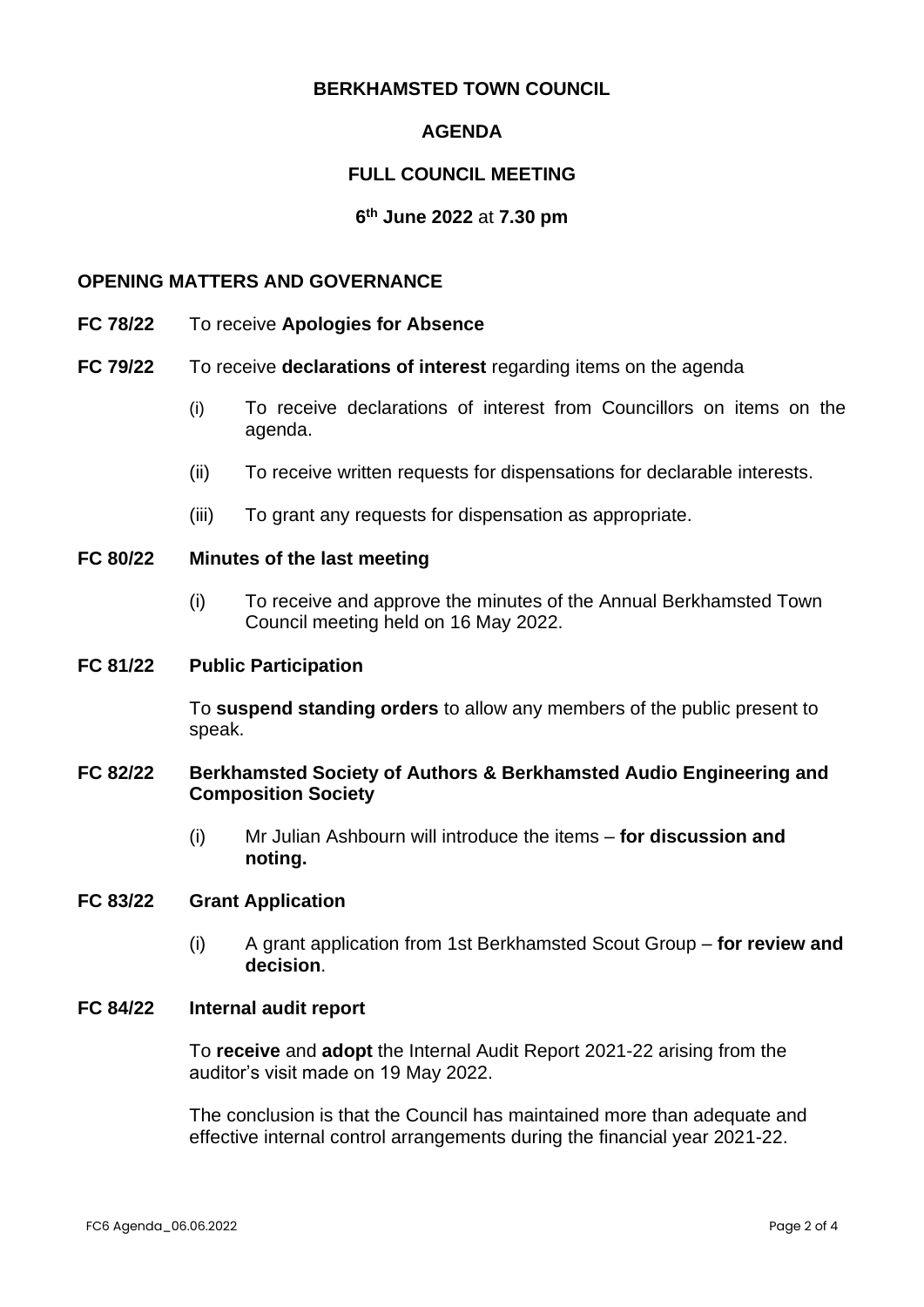### **FC 85/22 Annual Accounts for the Year Ended 31 March 2022**

The following are for **RESOLUTION:**

- (i) to **consider** and **approve** the Annual Governance and Accountability Return (AGAR), Section 1, Annual Governance Statement, for signature by the Town Mayor and Town Clerk. (In undertaking such consideration Council must also refer to the Statement of Internal Control which was reviewed and adopted at Full Council on 16<sup>th</sup> May 2022.)
- (ii) to approve that the Town Clerk, as RFO, certifies the AGAR Section 2, Accounting statements for 2021/22, by signing and dating it.
- (iii) to **consider** and **approve** the AGAR section 2, Accounting Statements for 2021/22 for signature and dating by the Town Mayor.
- (iv) To **agree** that the period for the period during which electors and interested persons may exercise rights relating to the annual accounts shall be Monday 13 June – Friday 22 July 2022. The relevant notice advising of such rights will therefore be displayed on the website and Town Council notice boards from Thursday 9 June 2022.
- (iv) To **receive** and **approve** the unaudited Financial Statements for the year ended 31 March 2022 and for the Town Mayor and the Town Clerk, as Responsible Financial Officer, to sign and date the Balance Sheet.

#### **FINANCE AND GOVERNANCE MATTERS**

#### **FC 86/22 Support Services Membership**

- (i) To **approve** that Cllr W. Conian, as Town Mayor, be added to the membership of Support Services, as per the Terms of Reference for the group.
- **FC 87/22** To **RESOLVE** that under Section 1 of the Public Bodies (Admission to Meetings) Act 1960 the public and press be excluded for the remainder of the meeting, because it is likely that publicity would prejudice the public interest by reason of the confidential nature of the business or for other special reasons stated in the resolution, arising from the nature of the business or proceedings.

#### **FC 88/22 Treasury Policy**

(i) To **receive** and **approve** for adoption a new Treasury Policy and the proposed actions therein.

### **FC 89/22 Rural Community Energy Fund (RCEF) Grant Award**

(i) To receive an update from the Town Clerk on status of the RCEF Grant Agreement, Contractor engagement and schedule for commencement of works**.**